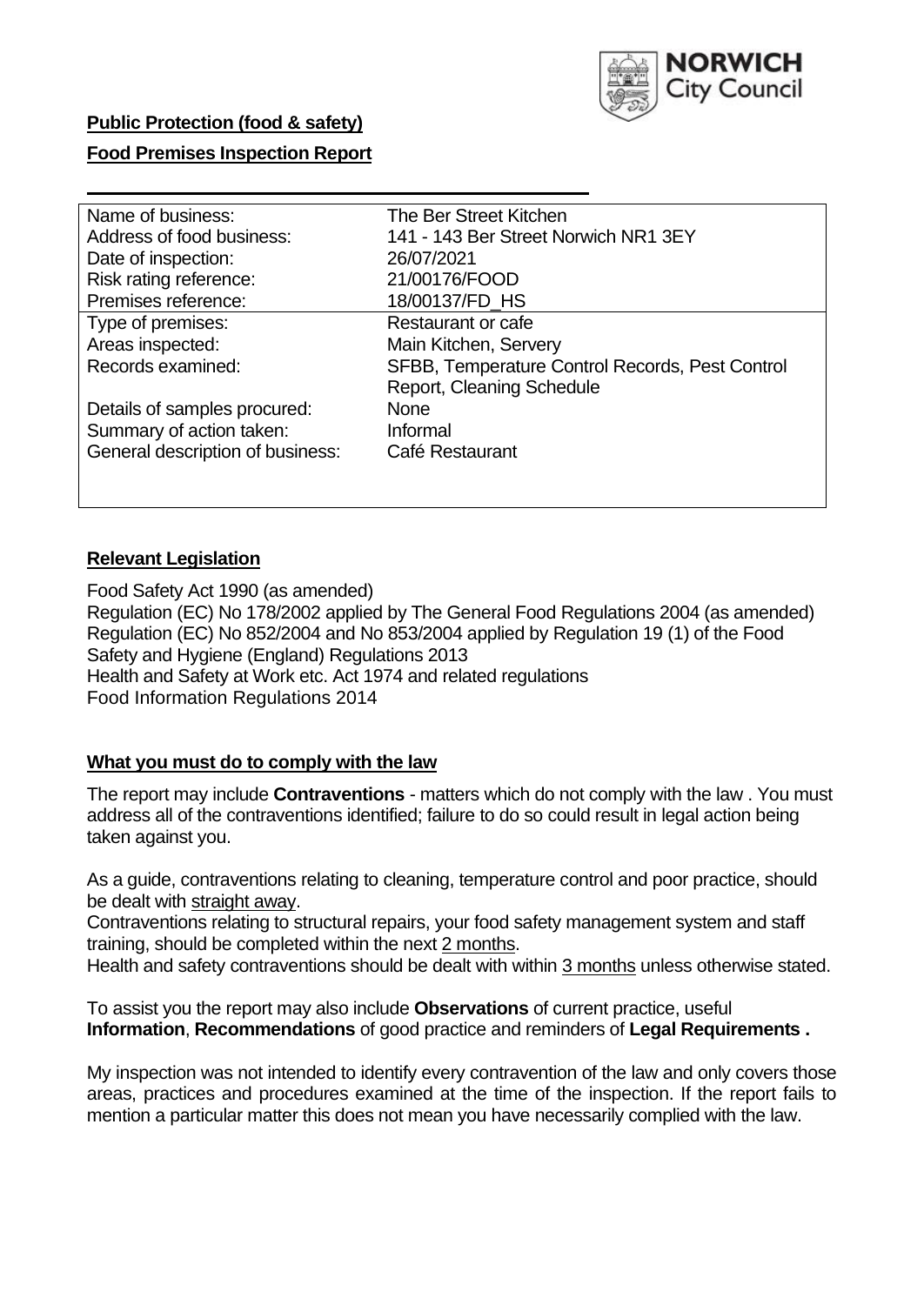# **FOOD SAFETY**

#### **How we calculate your Food Hygiene Rating:**

 The food safety section has been divided into the three areas which you are scored against for the hygiene rating: 1. food hygiene and safety procedures, 2. structural requirements and 3. confidence in management/control procedures. Each section begins with a summary of what was observed and the score you have been given. Details of how these scores combine to produce your overall food hygiene rating are shown in the table.

| <b>Compliance Area</b>                     |          |                |           | <b>You Score</b> |                |    |           |                 |          |  |  |
|--------------------------------------------|----------|----------------|-----------|------------------|----------------|----|-----------|-----------------|----------|--|--|
| Food Hygiene and Safety                    |          |                | $\Omega$  | 5                | 10             | 15 | 20        | 25              |          |  |  |
| <b>Structure and Cleaning</b>              |          |                | $\Omega$  | $5^{\circ}$      | 10             | 15 | 20        | 25              |          |  |  |
| Confidence in management & control systems |          |                | $\Omega$  | 5                | 10             | 15 | 20        | 30 <sup>°</sup> |          |  |  |
|                                            |          |                |           |                  |                |    |           |                 |          |  |  |
| <b>Your Total score</b>                    | $0 - 15$ | 20             | $25 - 30$ |                  | $35 - 40$      |    | $45 - 50$ |                 | > 50     |  |  |
| <b>Your Worst score</b>                    | 5.       | 10             | 10        |                  | 15             |    | 20        |                 | ۰        |  |  |
|                                            |          |                |           |                  |                |    |           |                 |          |  |  |
| <b>Your Rating is</b>                      | 5        | $\overline{4}$ |           | 3                | $\overline{2}$ |    |           |                 | $\Omega$ |  |  |

Your Food Hygiene Rating is 3 - a generally satisfactory standard

## **1. Food Hygiene and Safety**

 generally you have satisfactory food handling practices and procedures and adequate Food hygiene standards are generally satisfactory and maintained. There is evidence of some non-compliance with legal requirements. Some lapses are evident however control measures to prevent cross-contamination are in place. The contraventions require your attention; although not critical to food safety they may become so if not addressed. **(Score 10)** 

000300

### Contamination risks

**Contravention** The following exposed ready-to-eat food and or its packaging to the risk of cross-contamination with foodborne bacteria from raw meat or unwashed fruits and vegetables:

- cleaning chemicals and paint were stored next to food
- raw food i.e eggs were being stored where ready-to-eat foods were being prepared

 **Legal requirement** cleaning chemicals should be stored in an area separate from food in sealed storage containers with clear instructions for use. This is to minimise the risk of contamination of food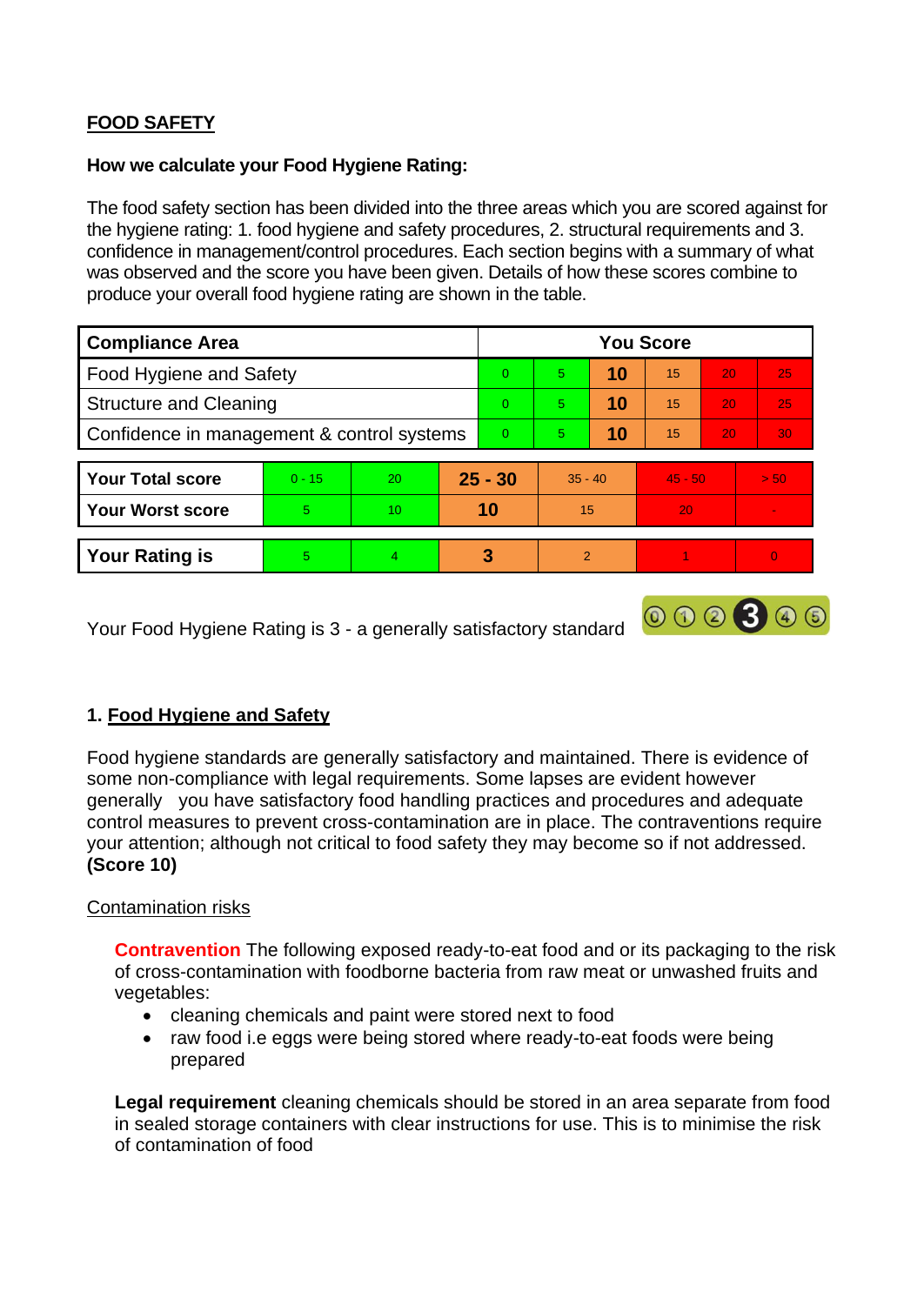injurious to health or contaminated in such a way that it would be unreasonable to **Legal requirement** At all stages of production, processing and distribution, food must be protected from any contamination likely to render it unfit for human consumption, expect it to be consumed in that state.

### Hand-washing

**Contravention** The following indicated that hand-washing was not suitably managed:

- water can be mixed in the basin • the hot water was too hot for comfortable hand washing. Provide a plug so that
- the wash hand basin was not in regular use

 **Information** Proper hand-washing is essential in preventing the spread of *E.coli* 0157 and other harmful bacteria onto food and food contact surfaces. Please refer to the enclosed catering and retail guide *'E.coli* - What you must do to keep your hands clean' for practical advice on keeping you and your customers safe.

**Information** Handwashing is required:

- before handling ready-to-eat food
- after touching raw food and its packaging, including unwashed fruit and vegetables
- after a break/smoking
- after going to the toilet
- after cleaning
- after removing waste
- after blowing your nose

#### Personal Hygiene

 made difficult for food handlers to maintain sufficiently high standards of personal **Contravention** The following are examples of poor personal hygiene or where it was cleanliness:

- staff were not using the wash-hand basin regularly
- protective clothing was insufficient to cover everyday clothes
- food handlers were wearing watches

**Legal requirement** All persons in food handling areas must wear suitable, clean, and where appropriate protective clothing

#### Temperature Control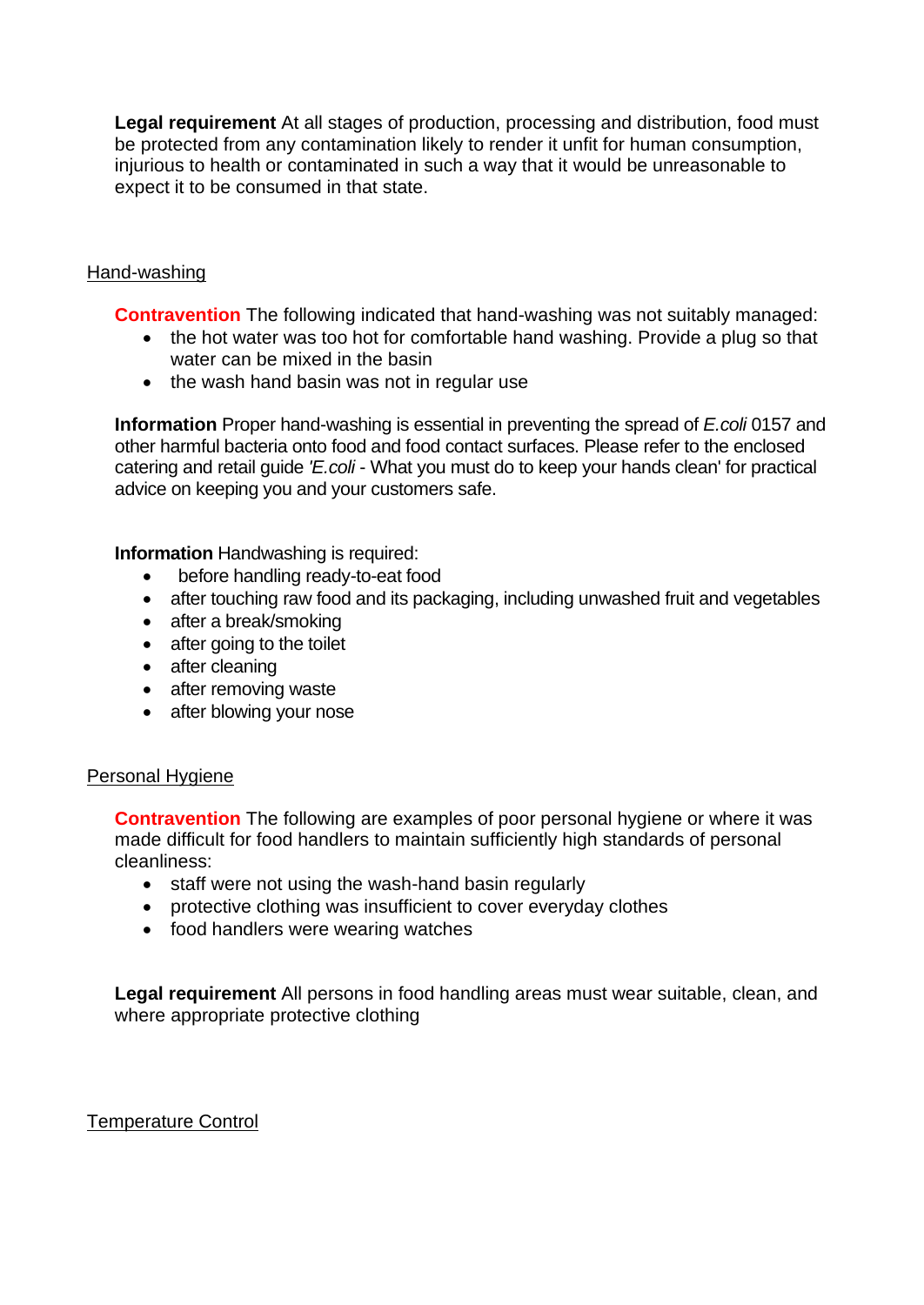**Contravention** The following evidence indicated there was a risk of bacteria growing on food:

- cold foods were being stored above 8°C
- foods were not being stored at the temperature directed by the manufacturer
- eggs stored at ambient temperatures

**Information** it is a government recommendation that eggs are stored in the fridge

**Guidance** Sauces were noted stored at room temperature. The manufacture's recommendation is that such products are refrigerated once open

### Unfit food

 by'. It would be an offence to use unfit foods **Contravention** food was kept beyond the date that you had decided it should be 'used

**Recommendation** You should have a system to identify when open or prepared foods need to be used by or discarded, to ensure the food is fit for consumption. I recommend you apply labels which give a date that is 2 days after the day of production e.g. if food is opened on Monday it should be used by the end of Wednesday (an exception is rice which should not be kept longer than 24 hours)

### Poor Practices

 **Contravention** The following matters represented poor practice and if allowed to continue may cause food to become contaminated or lead to its deterioration::

- no 'use by' dates on prepared/open foods in the fridges
- old date labels on food containers making it confusing of when to use the food by. Ensure the date labels are removed from the containers before re-using, or purchase dissolvable labels

## **2. Structure and Cleaning**

The structure facilities and standard of cleaning and maintenance are of a generally satisfactory standard but there are some repairs and/or improvements which are required in order for you to comply with the law. Pest control and waste disposal provisions are adequate. The contraventions require your attention; although not critical to food safety they may become so if not addressed. **(Score 10)** 

### Cleaning of Structure

**Contravention** The following items were dirty and require more frequent and thorough cleaning:

• floor/wall junctions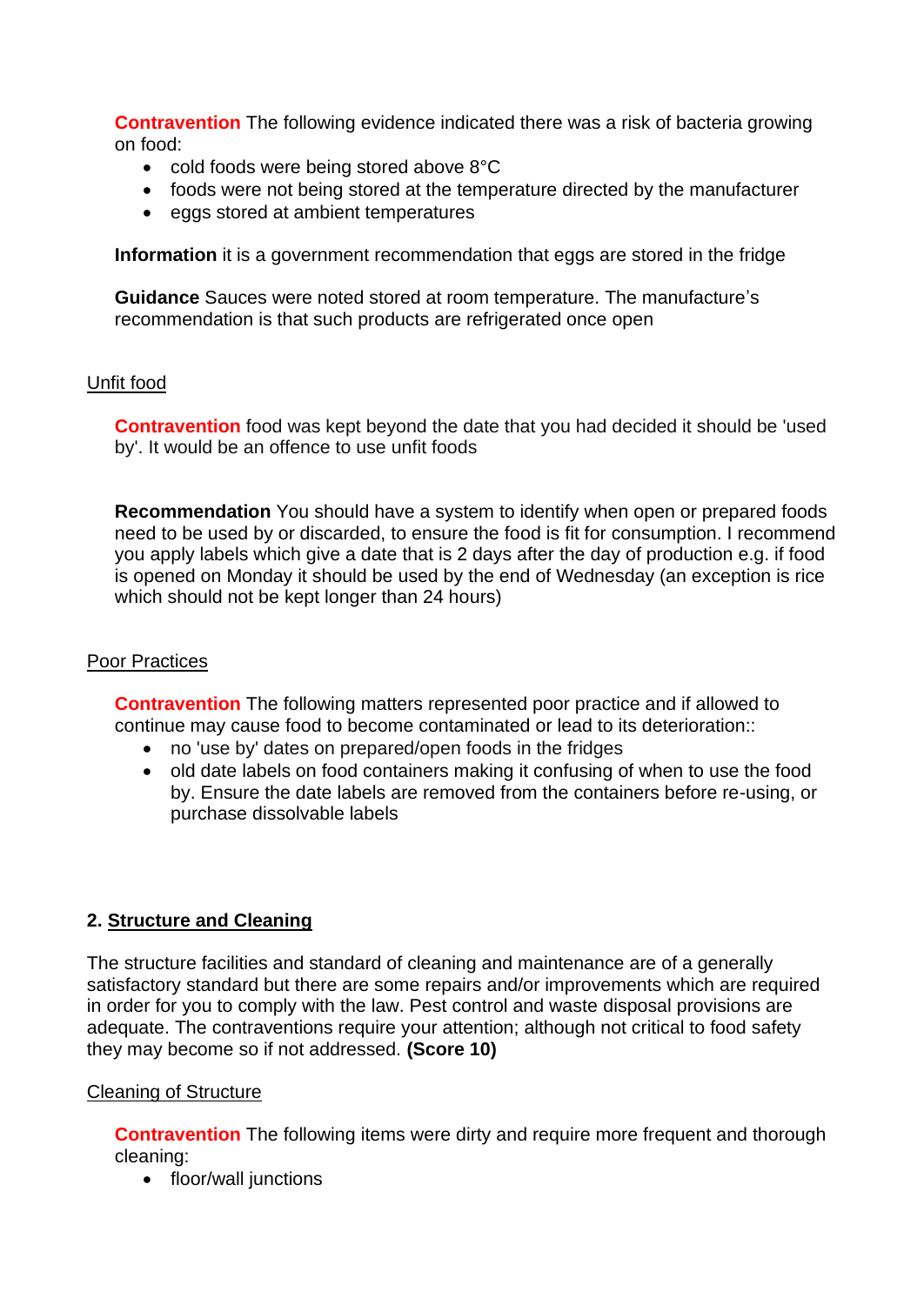- flooring underneath and behind equipment
- ceiling
- hand contact surface (such as fridge handles, cooker knobs, light switches and sink taps)
- wooden shelving
- walls
- frame to rear door

### Cleaning of Equipment and Food Contact Surfaces

**Contravention** The following items are dirty and must be cleaned:

- fridge and freezer seals
- fridge shelving
- hand contact surfaces
- microwave
- food storage containers
- cutlery tray
- underneath hand towel dispenser
- around top to mustard jar
- stainless steel unit storing the oven
- side to fridge
- legs to equipment

### Cleaning Chemicals / Materials / Equipment and Methods

**Observation** I was pleased to see that your cleaning materials, and equipment were able to minimise the spread of harmful bacteria between surfaces.

**Information** Aluminum foil cannot be properly cleaned. Do not use it to cover the shelves and legs of work surfaces in food rooms

### **Maintenance**

**Contravention** The following had not been suitably maintained and must be repaired or replaced:

- split seals to fridges numbered 1, 2, and 3
- handle to fridge 1
- wall was split behind work surface
- top to undercounter fridge

### Facilities and Structural provision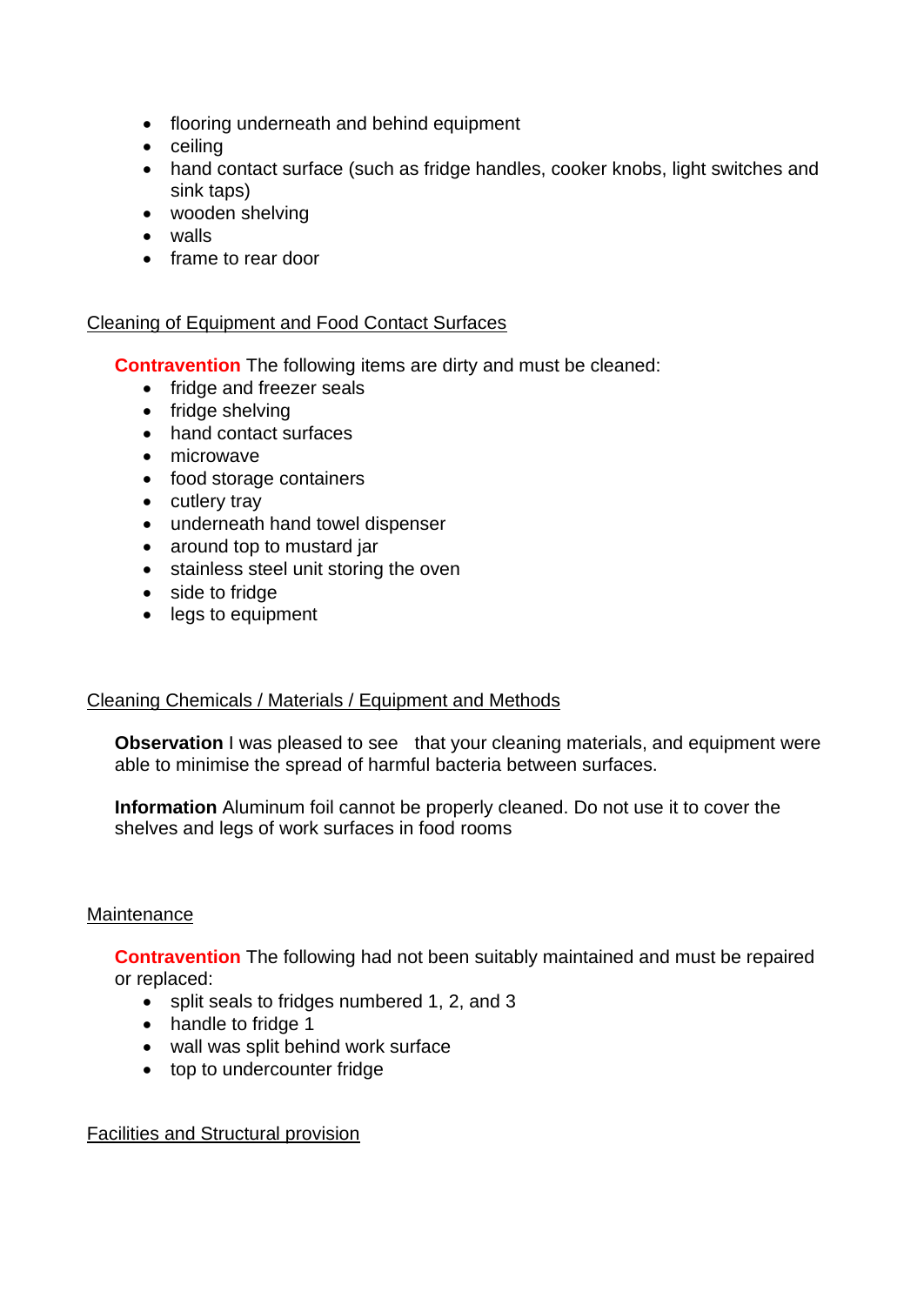**Observation** I was pleased to see the premises had been well maintained and that adequate facilities had been provided.

### Pest Control

**Observation** I was pleased to see that the premises was proofed against the entry of pests and that pest control procedures were in place.

 **Observation** You have a pest control contract in place and there is no evidence of pest activity on the premises.

### **3. Confidence in Management**

 There are generally satisfactory food safety controls in place although there is evidence of some non-compliance with the law. The contraventions require your attention; although not critical to food safety they may become so if not addressed. **(Score 10)** 

Food Hazard Identification and Control

**Contravention** The following pre-requisites have not been met and this means that your food safety management system will be ineffective:

• staff training is inadequate

**Contravention** You have not identified these food hazards or the methods of control at critical points in your operation:

• cross-contamination

#### Proving Your Arrangements are Working Well

**Contravention** You are not working to the following safe methods in your SFBB pack:

- daily diary as this had lapsed since 12/7
- training records/supplier lists
- staff training records are not up to date
- states in your pack that chef whites are worn

#### **Traceability**

**Observation** Your records were such that food could easily be traced back to its supplier.

Waste Food and other Refuse